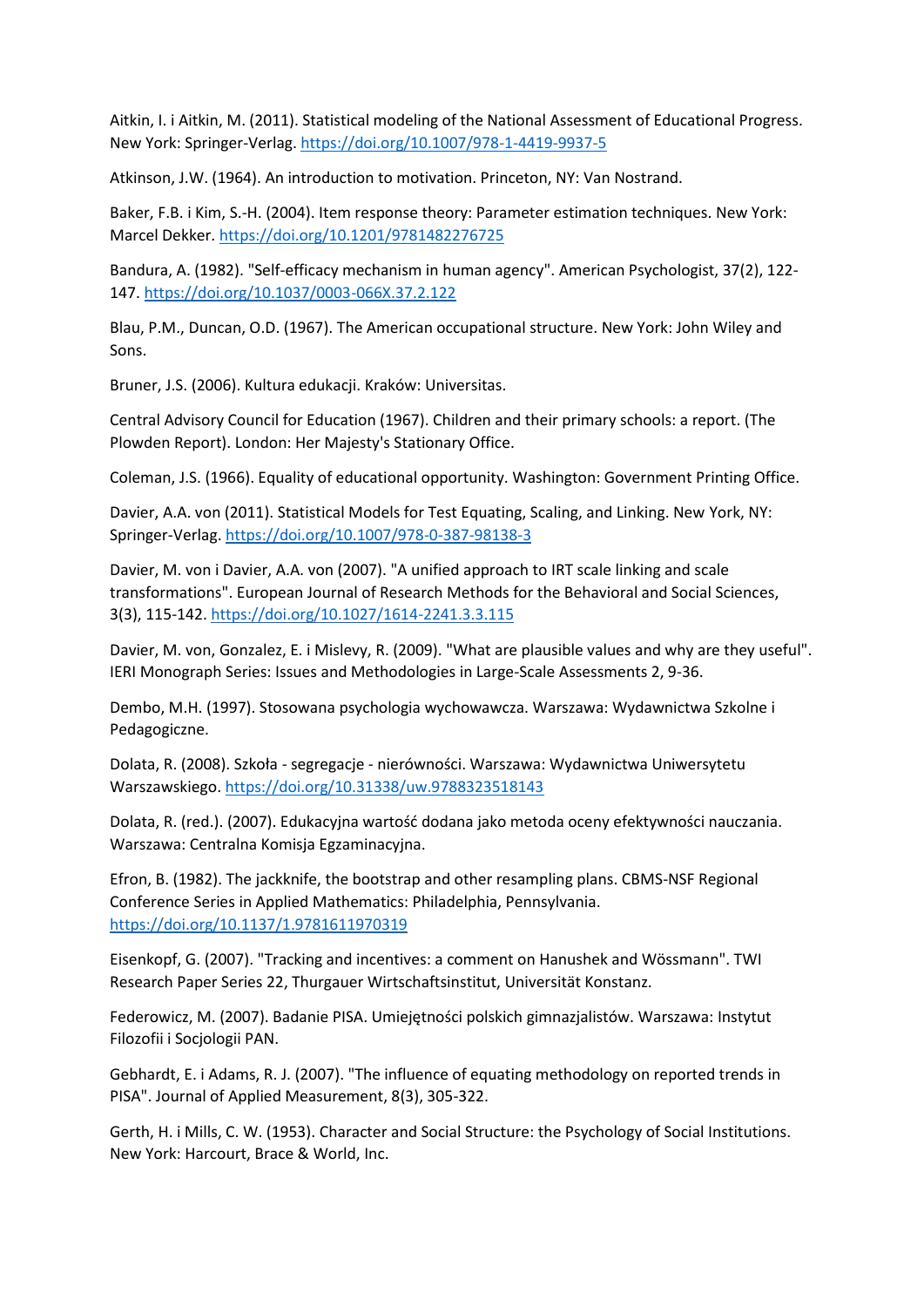Główny Urząd Statystyczny (2001). Oświata i wychowanie w roku szkolnym 2000/2001. Warszawa.

Główny Urząd Statystyczny (2007). Oświata i wychowanie w roku szkolnym 2006/2007. Warszawa.

Hanushek, E. i Wössmann, L. (2006). "Does educational tracking affect performance and inequality? Differences-in-differences evidence across countries". Economic Journal, Royal Economic Society, 116(510), C63-C76, 03. <https://doi.org/10.1111/j.1468-0297.2006.01076.x>

Jakubowski, M. (2008). "Implementing value-added models of school assessment". EUI Working Paper RSCAS 2008/06. Pobrano z: http://www.eui.eu/RSCAS/WP-Texts/08\_06.pdf.

Jakubowski, M. (2010). "Institutional tracking and achievement growth. Exploring difference-indifferences approach to PIRLS, TIMSS and PISA data". [https://doi.org/10.1007/978-90-481-3993-4\\_3](https://doi.org/10.1007/978-90-481-3993-4_3)

W: J. Dronkers (red.). Quality and inequality of education: cross-national perspectives. Dordrecht: Springer Netherlands.

Jakubowski, M., Patrinos, H.A., Porta, E.E. i Wiśniewski, J. (2010). "The impact of the 1999 education reform in Poland". Policy Research Working Paper Series 5263, The World Bank. Pobrano z: [http://ideas.repec.org/p/wbk/wbrwps/5263.html.](http://ideas.repec.org/p/wbk/wbrwps/5263.html) <https://doi.org/10.1596/1813-9450-5263>

Kaplan, D. (2009). Structural Equation Modeling. Foundations and Extensions Second Edition. Los Angeles - London - New Dheli - Singapore: SAGE. <https://doi.org/10.4135/9781452226576>

Kohn, M.L., Schooler, C. (1973). "Occupational experience and psychological functioning: an assessment of reciprocal effects". American Sociological Review, 38(1), 97-118. <https://doi.org/10.2307/2094334>

Kolen, M.J. i Brennan, R.L. (2004). Test equating, scaling, and linking: methods and practices. New York: Springer-Verlag. <https://doi.org/10.1007/978-1-4757-4310-4>

Konarski, R. (2009). Modele równań strukturalnych. Wydawnictwo Naukowe PWN: Warszawa.

Konarzewski, K. (2007). PIRLS 2006. Jak czytają dzieci w Polsce i na świecie. Centralna Komisja Egzaminacyjna, Warszawa. Pobrano z:

[http://www.cke.edu.pl/images/stories/PIRLS/PIRLS\\_2006\\_raport.pdf.](http://www.cke.edu.pl/images/stories/PIRLS/PIRLS_2006_raport.pdf)

Lee, M. (2005). Micro-econometrics for policy, program and treatment effects, series: advanced texts in econometrics. Oxford: University Press. <https://doi.org/10.1093/0199267693.001.0001>

Levy, P.S. i Lemeshow, S. (1999). Sampling of populations: methods and applications [3rd edition]. New York: Wiley.

Martin, M., Mullis, I. i Kennedy, A. (red.). (2003). PIRLS 2001 Technical Report [TIMSS and PIRLS]. Chestnut Hill, MA: International Study Center, Boston College.

Martin, M., Mullis, I. i Kennedy, A. (red.). (2007). PIRLS 2006 Technical Report [TIMSS and PIRLS]. Chestnut Hill, MA: International Study Center, Boston College.

McCaffrey, D., Lockwood, J., Koretz, M. i Hamilton, L. (2004). Evaluating value-added models for teacher accountability. Rand Corporation MG-158. <https://doi.org/10.1037/e658712010-001>

Mosteller, F., Moynihan, D.P. (1972). On equality of educational opportunity: papers deriving from the Harvard university faculty seminar on the Coleman report. New York: Random House.